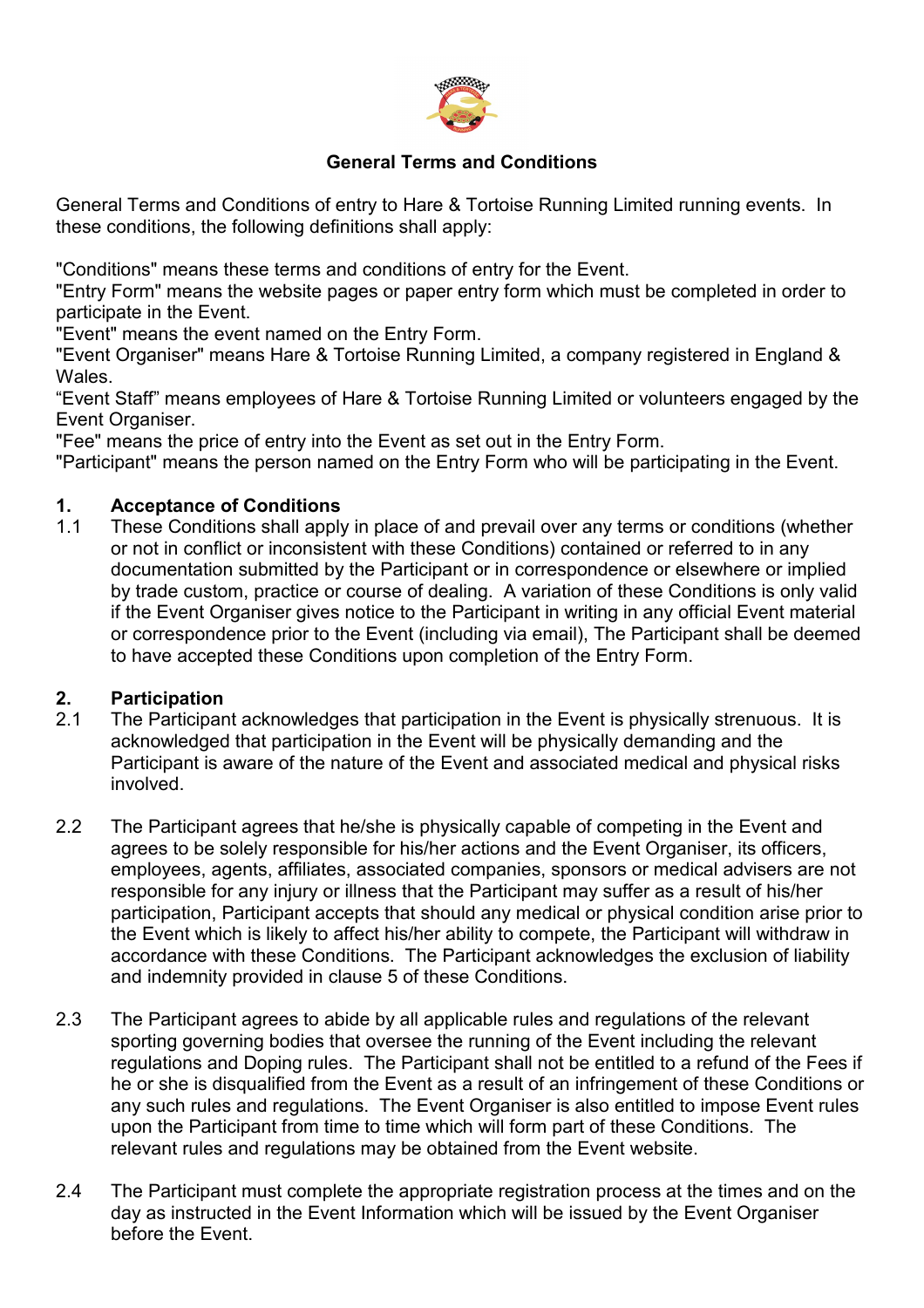- 2.5 The Event Organiser may introduce cut off times as they see fit as part of the Event rules, being limits on the time taken to complete sections of the Event (as initiated by the Event Organiser at its discretion) to ensure the safe and proper running of the Event. Subsequently, competitors may be instructed to withdraw from the event in accordance with imposed cut off times.
- 2.6 The Event Organiser reserves the right at any time to remove Participants from the Event or prevent Participants participating in the Event if in the Event Organiser's sole discretion, it considers such action necessary for safety reasons or the proper enjoyment of the Event by other Participants or for any other reasonable reason. No refund of the Fee shall be made if the Participant has acted negligently, maliciously, with wilful misconduct or otherwise without due care and attention for the Event, other Participants, or Event Staff, so as to cause his/her removal.
- 2.7 At registration, if required and requested by the Event Organiser, the Participant must produce appropriate photographic personal identification acceptable to the Event Organiser (such as drivers licence or passport) for the purposes of identification.
- 2.8 While the Event Organiser takes every care with the staging of the Event, the Participant acknowledges that personal accident and personal items insurance is his or her sole responsibility.
- 2.9 The minimum age of entry is 17 years old on the day of the Event.
- 2.10 All decisions and rulings by the Event Organiser, its employees and its agents are considered final. Accordingly, the Participant will comply with all Event rules and all instructions and guidelines given by stewards, marshals, and safety personnel. The Participant acknowledges and agrees that the Event Organiser will organise and run the Event and will have sole authority and be the final arbiter on all decisions relating to the safety, running and organisation of the Event, the rules of the Event, the timings/finish times and the placing's.
- 2.11 These Conditions are personal to the Participant and it may not assign any of its rights or obligations under this Agreement without the prior written consent of the Event Organiser. The Participant represents and warrants that the Entry is purchased for personal use only, that it cannot be donated free of charge or otherwise given away for free and that it is not purchased as part of any form of business or commercial activity (save as expressly authorised by the Event Organiser), and in particular, that the Entry may not be resold or offered for resale by anyone whether at a premium or otherwise and may not be used for advertising, promotion use as a prize (including in competitions and sweepstakes), travel packages, or for any other trade purposes. Donation, give away, resale or attempted resale is grounds for seizure or cancellation without refund or other compensation.
- 2.12 The Participant acknowledges and accepts that circumstances concerning an Event may change from time to time for reasons out of the Event Organiser's reasonable control or otherwise, without the Event Organiser incurring any liability and without any rights to withdrawal being accrued by the Participant other than set out in clause 4 below.
- 2.13 You are not permitted to use the following items in the Event, roller skates; cycles; or any other item that could potentially inhibit the flow or safety of other participants or which we, in our reasonable opinion, deem may cause danger or risk of danger to you or other participants.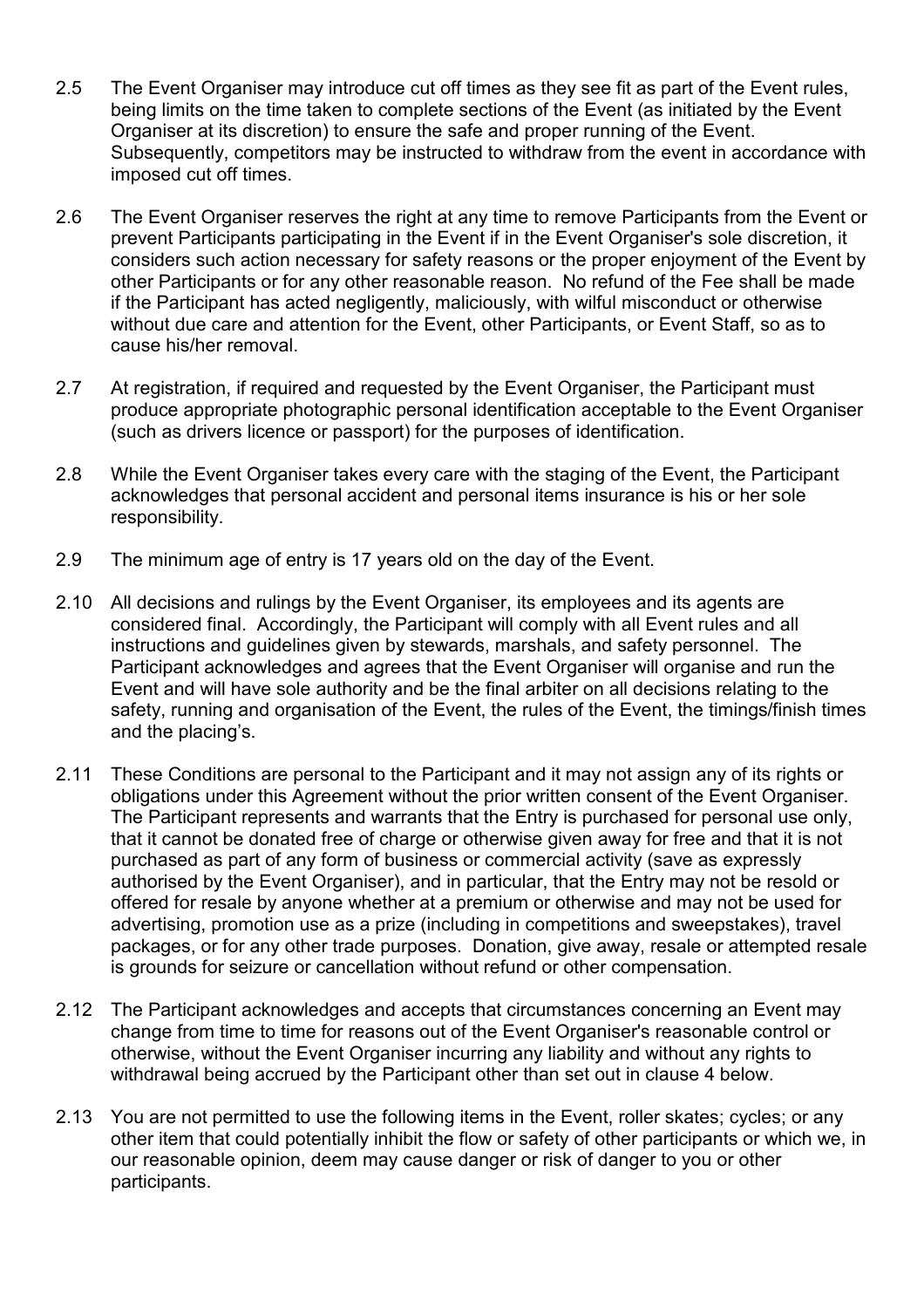2.14 Entries from blind or visually impaired runners are welcome, however all such participants must be accompanied by a supporting runner. It is strongly advised that the blind runner and his /her guide should be appropriately identified, and must be linked together.

## **3. Bookings and Payments**<br>**3.1** In consideration for being of

- In consideration for being granted the right to participate, the Participant must pay the Fee at the time of completion of the Entry Form.
- 3.2 There is no VAT applicable to the entrance fee.
- 3.3 The Participant shall complete the Entry Form online and submit it together with payment of the Entry Fee online in accordance with the Event Organisers' website. If the Participant wishes to enter the Event on the day, a paper version of the entry form must be completed and the increased Fee for entry on the day must be paid, prior to the Event commencing.
- 3.4 The Participant shall not be eligible or entitled to participate in the Event until full payment of the Fee has been received by the Event Organiser. No payment shall be deemed to have been received until the Event Organiser has received cleared funds.

## **4. Withdrawal, Cancellations or Alterations**

- The Event Organiser reserves the right to change the date of the Event. Should a change of date be made, Participants made aware, and the Participant is unable to attend on the revised date, he/she has 7 days to inform the Event Organiser in writing from when the change in date is announced to receive a free transfer to future race within a 12-month period.
- 4.2 The Participant acknowledges that participant places are limited and payment of the Fee and reservation of the place has an effect on logistics and the subscription for the Event. Accordingly, subject to clauses 4.1 above, the Participant may withdraw from the Event at any time, subject to the following:
	- 4.2.1 Notice of withdrawal from the Event must be communicated by emailing Hare & Tortoise Running Limited. Withdrawals WILL NOT be accepted by telephone. Date of receipt of notice will dictate the available offer in accordance with this clause 4. If you are unable to participate for any reason we do offer you the opportunity to either defer your entry to one of our future races within a 12-month period or alternatively you are able to transfer your entry to another runner. We are unable to process any deferrals or transfers within the final 14 days prior to race date and therefore must receive your request in advance of this.
- 4.3 In the event the Event Organiser withdraws the offer of a place to the Participant in the Event for any reason at any time it will provide the Participant with a full refund of the Fee less a 6% administration charge, with no further liability whatsoever arising from such withdrawal. No refund shall be made where otherwise set out herein (including for the avoidance of doubt clauses 2.3, 2.6 and 2.12).
- 4.4 The Event Organiser reserves the right to amend the Event format in their sole discretion or cancel the Event due to circumstances beyond its reasonable control. In the event of the Event being cancelled it shall provide the Participant with a full refund with no further liability whatsoever arising from such cancellation. If the event is changed to another format or distance the Participant will not be entitled to a refund and there shall be no further liability whatsoever arising from such change of format.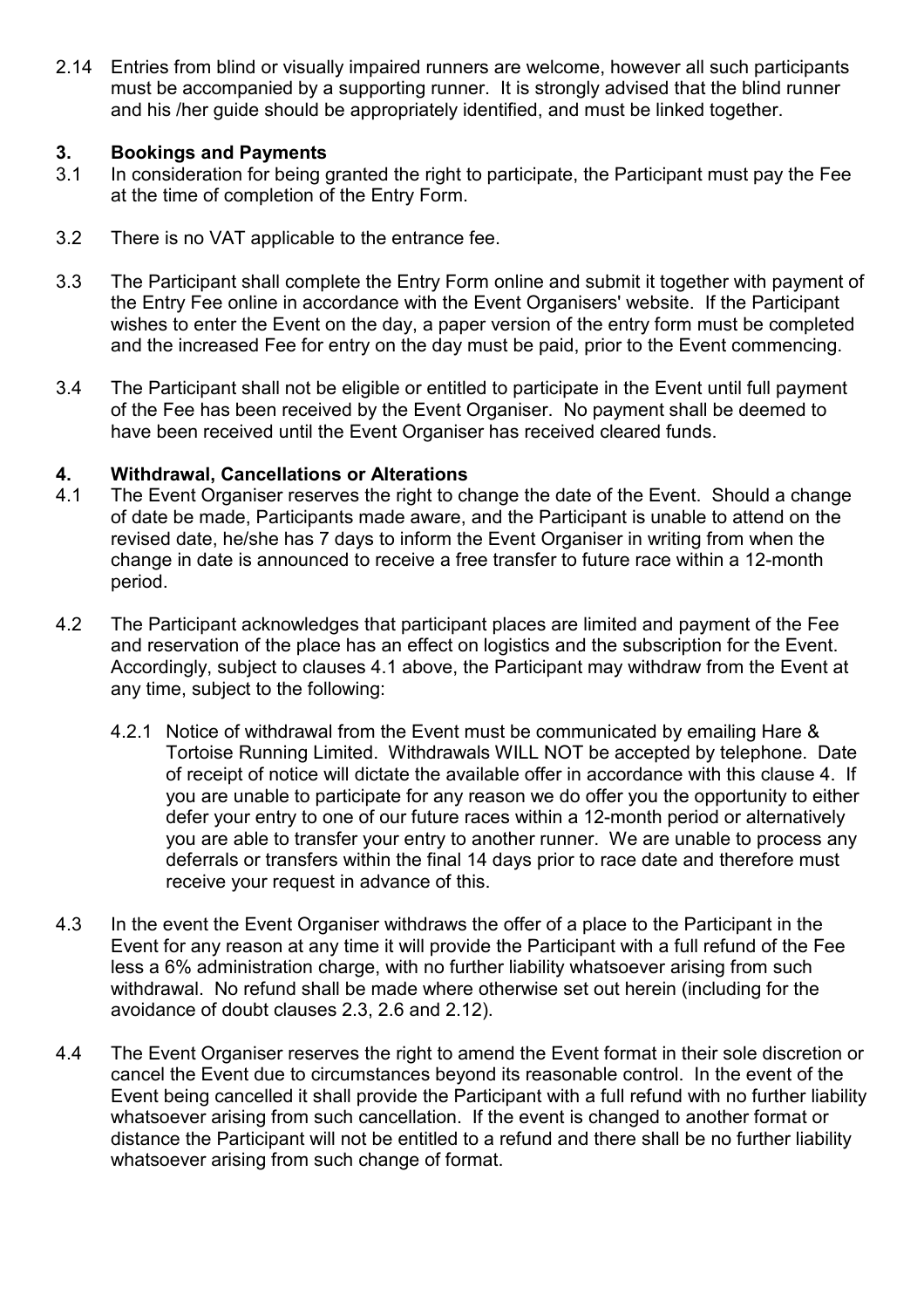- 4.5 If your address details change after you have submitted your application, you can update your contact details by emailing Hare & Tortoise Running Limited at [racedirector@hareandtortoiserunning.co.uk](mailto:racedirector@hareandtortoiserunning.co.uk)
- 4.6 Your participation in the Event is personal to you, you are strictly prohibited from swapping, selling or transferring your place in the Event or allowing any other person to wear your Event number and participate in your place unless it is in accordance with clause 4.2.1. If you are found to be in breach of this Condition we reserve the right to exclude you from participation in future Events.

# **5. Event Organiser Responsibilities/Liability**<br>5.1 Notwithstanding anything in these Conditions

- Notwithstanding anything in these Conditions, the Event Organiser shall not be liable to the Participant for any liability in contract, tort (including negligence) or otherwise for any loss of business, revenue or profits, anticipated savings or wasted expenditure, loss or damage of or to personal equipment belonging to the Participant or any indirect or consequential loss or damage whatsoever (notwithstanding that such loss was within the contemplation of the parties at the date of submitting the Entry Form) arising out of the Participant taking part in the Event or any other matter arising under these Conditions nor for an aggregate amount greater than the Fee paid by the Participant. Without limiting the foregoing, the Event Organiser will not be liable for any actions of any spectators or other third parties unless otherwise set out herein.
- 5.2 Accordingly the Participant hereby expressly and irrevocably renounces, for him/herself, heirs and successors in title the right to any recourse or claims whatsoever against the Event Organiser, its officers, employees, suppliers and/or sponsors and/or persons for whom it is answerable (Associated Parties) as a result of any kind of physical, mental or other loss or damage of whatsoever nature (including any loss of earnings, profits, or pain and suffering) suffered by the Participant, directly or indirectly, or by his/her family or by any dependents and caused by an event in any way relating to the Participants participation in Event, and the Participant hereby undertakes, for him/herself, heirs and successors in title to indemnify and hold harmless the Event Organiser, and the Associated Parties for any costs and/or amount which they or any of them may be required to pay as a result of any recourse or claim aforesaid by whomsoever made. The Participant also agrees to indemnify the Event Organiser and the Associated Parties for any claim, actions, liabilities or losses resulting from any breach of the Participant s declarations above and/or the Participant s negligent acts or omissions and/or wilful misconduct.
- 5.3 Nothing in these Conditions shall exclude or limit the liability of the Event Organiser as follows:
	- 5.3.1 for death or personal injury caused by the Event Organiser's negligence;
	- 5.3.2 for fraud or fraudulent misrepresentation; or
	- 5.3.3 for any matter which it would be illegal for the Event Organiser to exclude or attempt to exclude liability.
- 5.4 This clause 5 shall be read and construed and shall have effect subject to any limitation imposed by any applicable law.

## **6. Publicity Data Protection and Results**<br>**6.1** The Participant irrevocably consents to:

- The Participant irrevocably consents to:
	- 6.1.1 his/her appearance in the Event being filmed, recorded, incorporated and exploited in whole or in part in any television programme, film, video, social media or broadcast of whatever nature by all means and, in all media, and formats now or invented after the date of these Conditions; and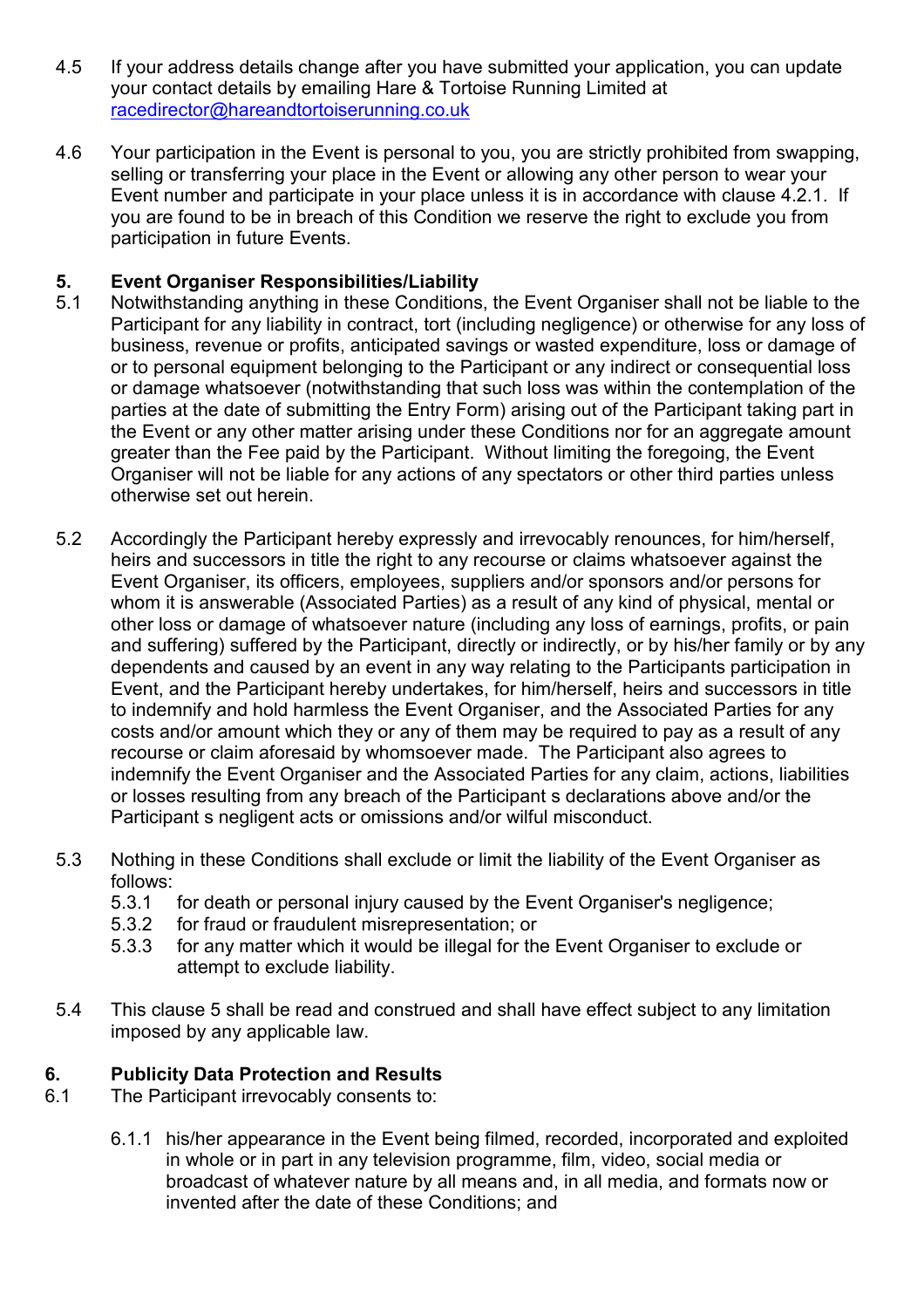- 6.1.2 the use and reproduction of the Participant's name, likeness, appearance and photographs, films and recordings by all means and in all media for the purpose of advertising, publicity and otherwise in relation to the exploitation of the Event (and future events) and/or the promotion of the Event (and future events) and the commercial rights endorsement by the Participant of any official sponsor or supplier of the Event.
- 6.2 Any film, photographs (by camera or mobile phone), or any other recording of moving or still picture, and all intellectual property in connection therewith (including but not limited to copyright) shall remain the property of the Event Organiser, and where such intellectual property does not automatically vest in the Event Organiser, these Conditions shall constitute a legally binding assignment thereof and/or the Participant shall sign all reasonable documentation required to give affect thereto. Accordingly, any such recording shall not be used other than for private use without the Event Organiser's prior written consent.
- 6.3 For the purposes of this Condition, personal information includes medical data collected for health and safety purposes ("Personal Information").
- 6.4 You agree that your Personal Information can be stored, used by Hare & Tortoise Running Limited and our Event partners in connection with the organisation, staging and administration of the Event.
- 6.5 Medical information will only be used to allow medical assistance to be given on the Event Date.
- 6.6 You agree that your Personal Information may be anonymised and the anonymised data may be used by Hare & Tortoise Running Limited and our Event partners in connection with the compilation of statistical information and to improve health and safety procedures at future events.
- 6.7 You agree to being added to a mailing list to keep you informed about any future events and services which we believe you might be interested in, such as leisure activities relating to either similar types of events, or other community based activities organised by our Event Partners,
- 6.8 We shall take all necessary steps to ensure that Personal Information or Marketing Information pertaining or relating to you which comes into the possession or control of Hare & Tortoise Running Limited or our Event partners shall not be used or reproduced in whole or in part in any form except for the purposes outlined in these Conditions;
- 6.9 If you would not like Hare & Tortoise Running Limited or our Event partners to use the Marketing Information or Personal Information other than for purposes related solely to your participation in the Event, please e-mail Hare & Tortoise Running Limited. You may also withdraw your consent by ticking the appropriate box on your registration form.
- 6.10 The Event Organiser will use best endeavours to provide an Event finish time for the Participant however it cannot be held responsible for any computer result anomalies or any technical malfunctions.

#### **7. General**

7.1 These Conditions (and the documents referred to in them) constitute the entire agreement and understanding of the parties and supersede any previous agreement between the parties relating to the Event. The Participant acknowledges and agrees that in submitting the Entry Form (and the documents referred to in it) it does not rely on, and shall have no